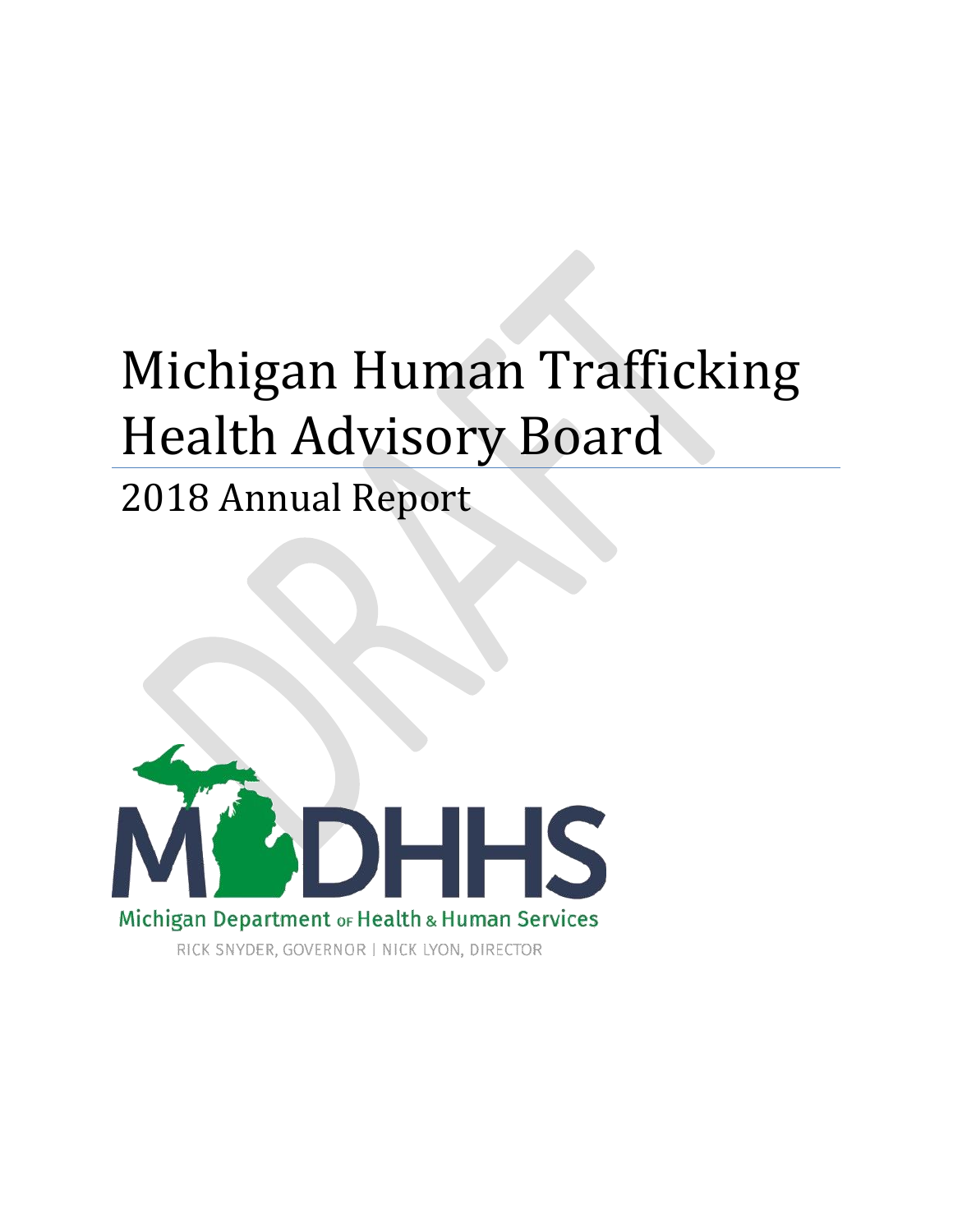Pursuant to the Human Trafficking Health Advisory Board Act, MCL 752.991 et seq., the members of the Michigan Human Trafficking Health Advisory Board developed this annual report to detail the board's activities and recommendations for improving health and mental health services for victims of human trafficking. The report is submitted to the chairs of the committees concerned with health policy of the Michigan Senate and House of Representatives.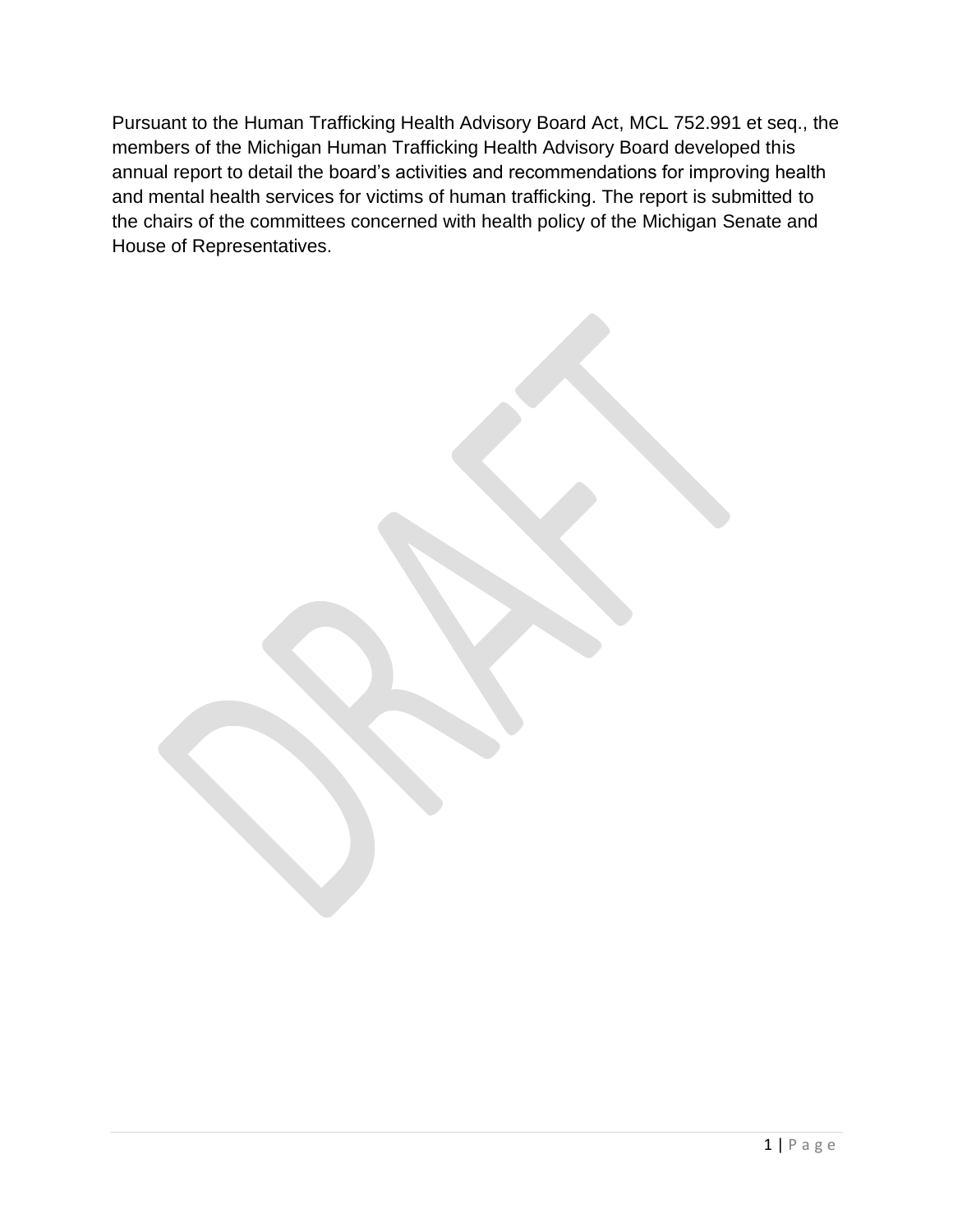## **Message from the Chair**

Honorable Lawmakers,

I am proud to share the attached 2018 annual report for the MI Human Trafficking Health Advisory Board. This report outlines the board's activities throughout the past year.

Human trafficking is an emerging field in healthcare, and our board members are working hard to stay up to date on the latest developments in this field.

In addition, many of our board members are diligently working to raise awareness of human trafficking and the needs of survivors among members of the healthcare community.

Many thanks to MDHHS for continuing to be a valuable partner, resource, and ally in proactively addressing concerns raised by board members. The board is also deeply grateful to other organizations (listed in the report) for their assistance in fulfilling its mission.

Finally, thank you for giving me the opportunity to serve as chairperson of this extraordinary board.

Respectfully,

J. Kouwaveddi

Jayashree (Jay) Kommareddi, Chairperson MI Human Trafficking Health Advisory Board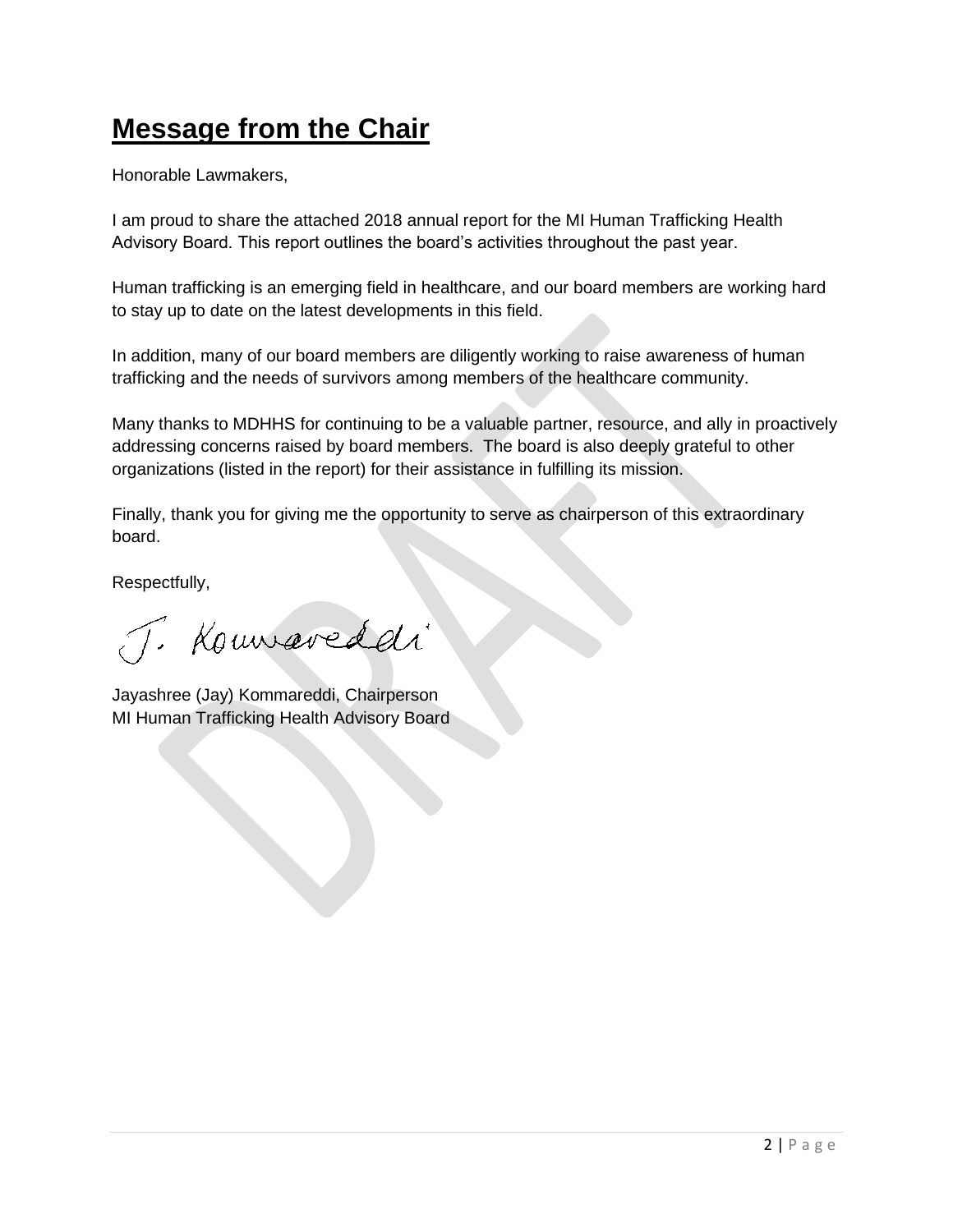#### **Board Members**

**Chairperson Jayashree Kommareddi**, of Grand Blanc, represents individuals with experience and expertise in the fields of human trafficking prevention and intervention.

**Vice Chairperson Matt Lori**, of Lansing, is senior deputy director of the Policy, Planning, and Legislative Services Administration at the Michigan Department of Health and Human Services. Mr. Lori serves as a designated representative from the Michigan Department of Health and Human Services.

**Lori Ryland**, Ph. D., of Battle Creek, represents mental health professionals.

**Sheila Meshinski**, R.N., of Macomb, represents registered professional nurses with experience in an emergency department, emergency room, or trauma center of a hospital.

**James Blessman**, M.D., of Detroit, represents individuals licensed to practice medicine and was recommended by the Speaker of the House.

**Brigette Robarge**, of Belleville, represents human trafficking survivors.

**Ruth Rondon**, of Wyoming, represents human trafficking survivors.

**Subburaman Sivakumar**, M.D., of Northville Township, represents individuals licensed to practice medicine and was recommended by the Senate Majority Leader.

**Herman McCall**, Ed.D., of Albion, is executive director of the Children's Services Agency at the Michigan Department of Health and Human Services. Dr. McCall serves as a designated representative from the Michigan Department of Health and Human Services.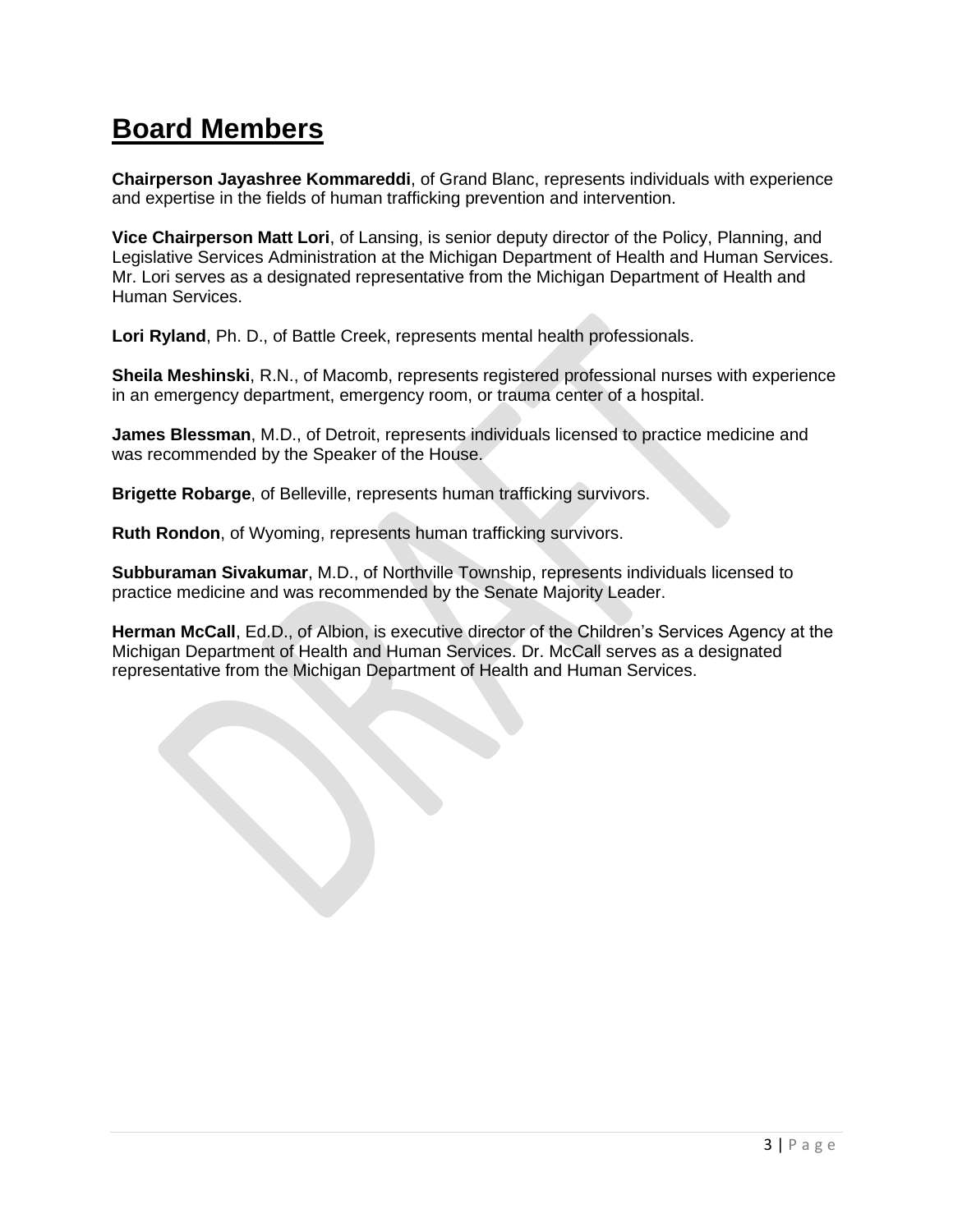# **Contents**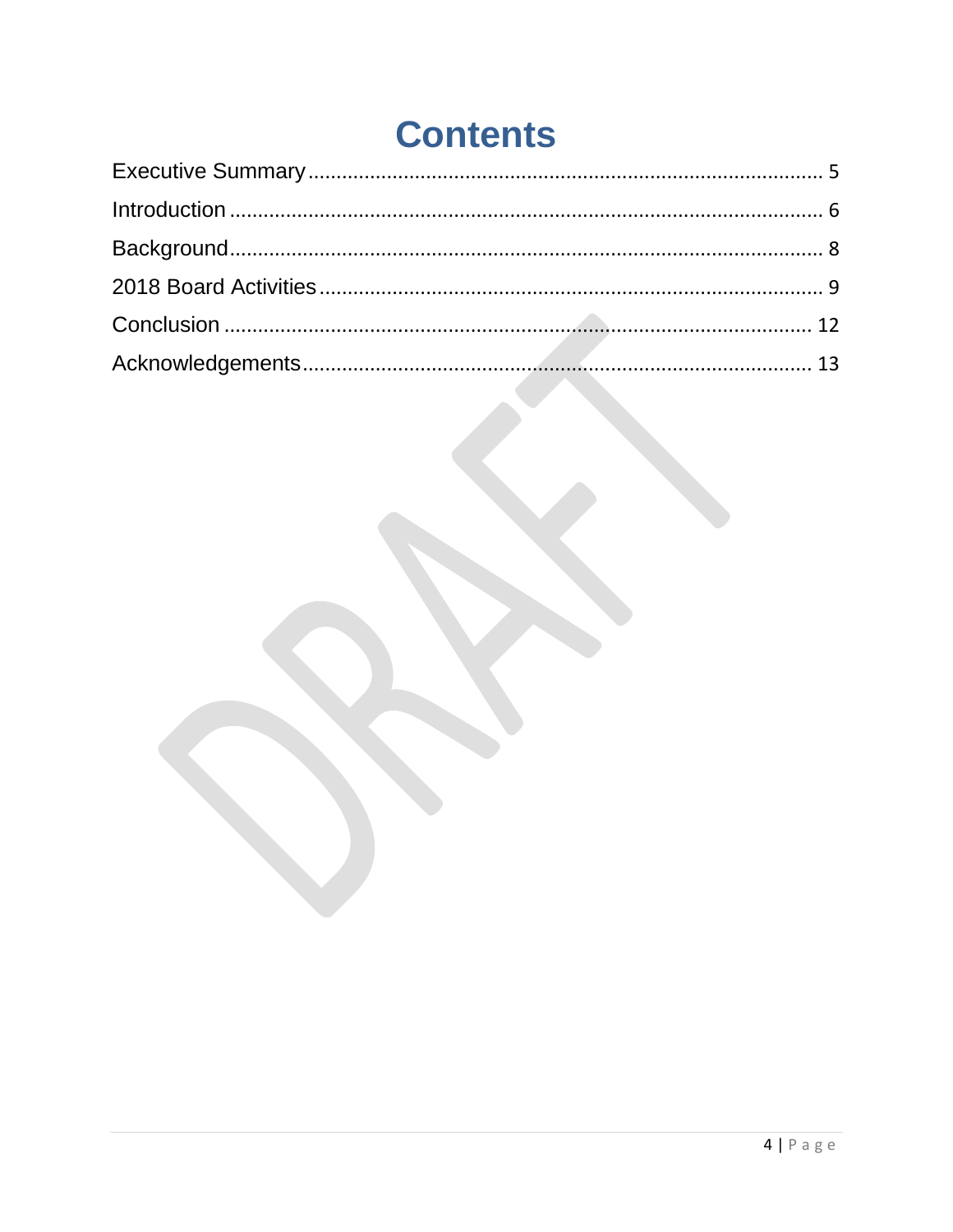## <span id="page-5-0"></span>**Executive Summary**

Human trafficking is the recruitment, harboring, transporting, providing, or obtaining of a person for compelled labor or commercial sex acts through the use of force, fraud, or coercion, or if the individual induced to perform a commercial sex act is under 18 years old. Human trafficking is a serious public health issue, and the healthcare community can play an integral role in confronting it.

In October 2014, Governor Rick Snyder signed the Human Trafficking Health Advisory Board Act into law. The act established the Michigan Human Trafficking Health Advisory Board, a public advisory body housed in the Michigan Department of Health and Human Services (MDHHS) and comprised of health and mental health professionals, human trafficking prevention experts, government agency representatives, and survivors of human trafficking. The Michigan Human Trafficking Health Advisory Board's mission is to improve the quality of and access to health and mental health services for victims of human trafficking.

This is the Board's third annual report submitted to the legislature. The report includes a summary of activities by the board in 2018.

#### **2018 Activities:**

- 1. Finished the Human Trafficking Hospital and Emergency Room Protocol Pilot
- 2. Continued supporting the department's grant to the Human Trafficking Law Clinic at the University of Michigan to assist survivors of human trafficking with immigration medical exam costs
- 3. Established a partnership with the Measurable Change Initiative
- 4. Started a statewide listening tour of local service providers for survivors of human trafficking
- 5. Partnered with the Michigan Department of Health and Human Services to establish a Human Trafficking Coordinator position within the Division of Victim Services
- 6. Partnered with the Special Supplemental Nutrition Assistance Program for Women, Infants, and Children (WIC) to improve services for survivors of human trafficking and their families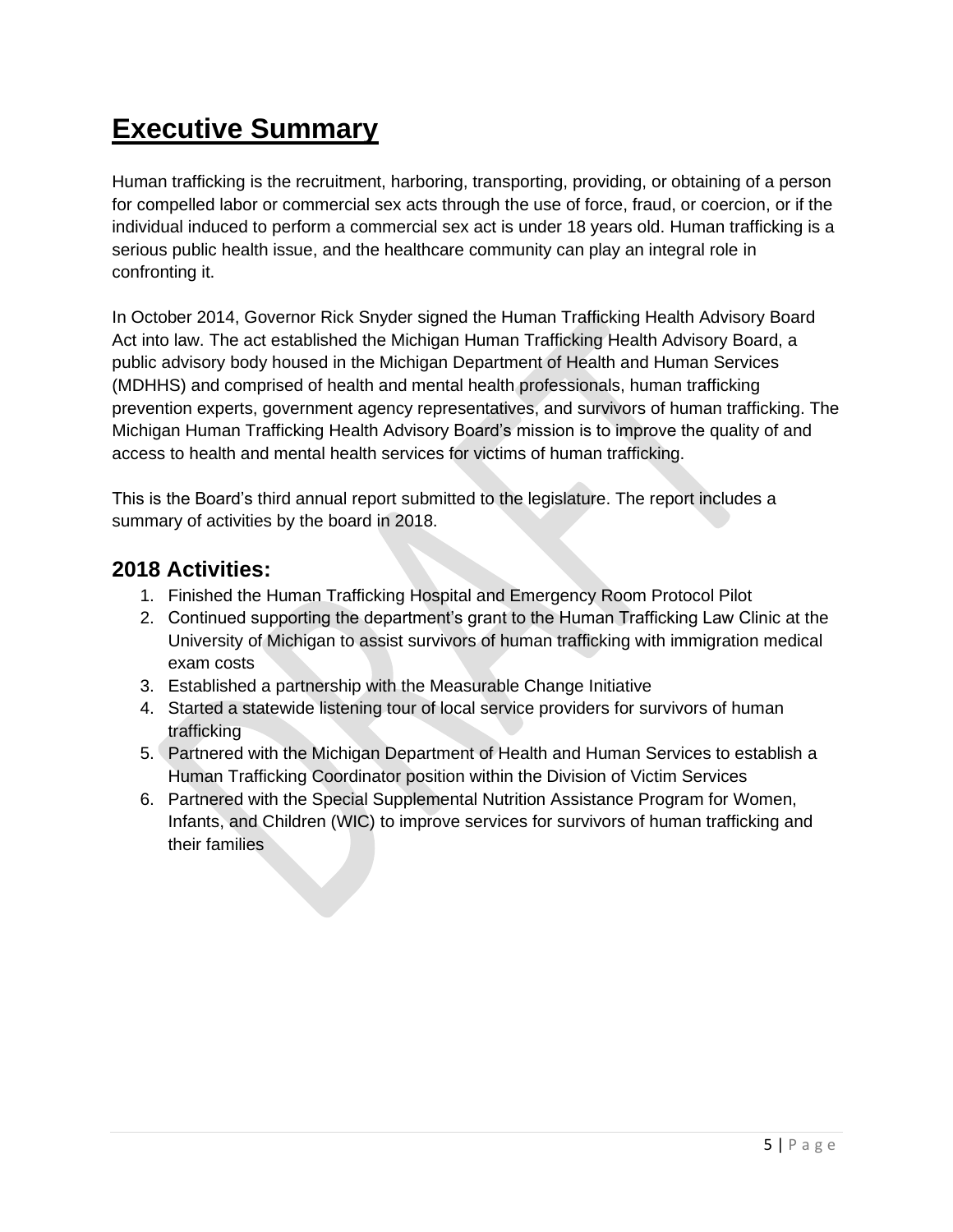## <span id="page-6-0"></span>**Introduction**

In 2014, a 21-bill legislative package overhauling the human trafficking chapter in Michigan's laws was signed into law by Governor Rick Snyder in 2014. One of these bills, Public Act 461 of 2014, established the Michigan Human Trafficking Health Advisory Board within the (now) Michigan Department of Health and Human Services.

The Human Trafficking Health Advisory board is comprised of nine members including representatives from the Department of Health and Human Services, medical professionals, mental health professionals, human trafficking survivors, and human trafficking prevention and intervention experts.

Public Act 461 of 2014 charges the Board with five essential duties:

- 1. Collect and analyze information about available health services for trafficking survivors;
- 2. Identify government agencies that are involved with issues related to human trafficking and coordinate the dissemination of information about health services to trafficking survivors;
- 3. Meet with local health agencies to review health services and establish a program to make survivors more aware of available services;
- 4. Establish a program to improve public awareness about available health services for survivors; and
- 5. Review existing state laws and administrative rules relating to health services for survivors.

Over the past year, the board met four times:

- **January 31, 2018**
- **May 10, 2018**
- **September 6, 2018**
- **November 29, 2018**

Several guest speakers gave presentations at board meetings:

- **Kathy Wahl and Terrie Godde** from MDHHS presented on the Division of Emergency Medical Services (EMS) within the department and current efforts to educate EMS providers about human trafficking.
- **James McCurtis** from MDHHS presented on the Division of Victim Services within the department.
- **Kathy Maitland** from the Michigan Abolitionist Project presented to the board about her work on victim services with the Human Trafficking Commission and Joint Anti-Trafficking Task Force (JATT) in southeastern Michigan.
- **Susan Tippett** and **Michelle Most** from Genesys Health Foundation presented on the hospital and emergency room human trafficking protocol pilot.
- **Andy Soper** from Measurable Change, LLC. Presented to the board about the Measurable Change initiative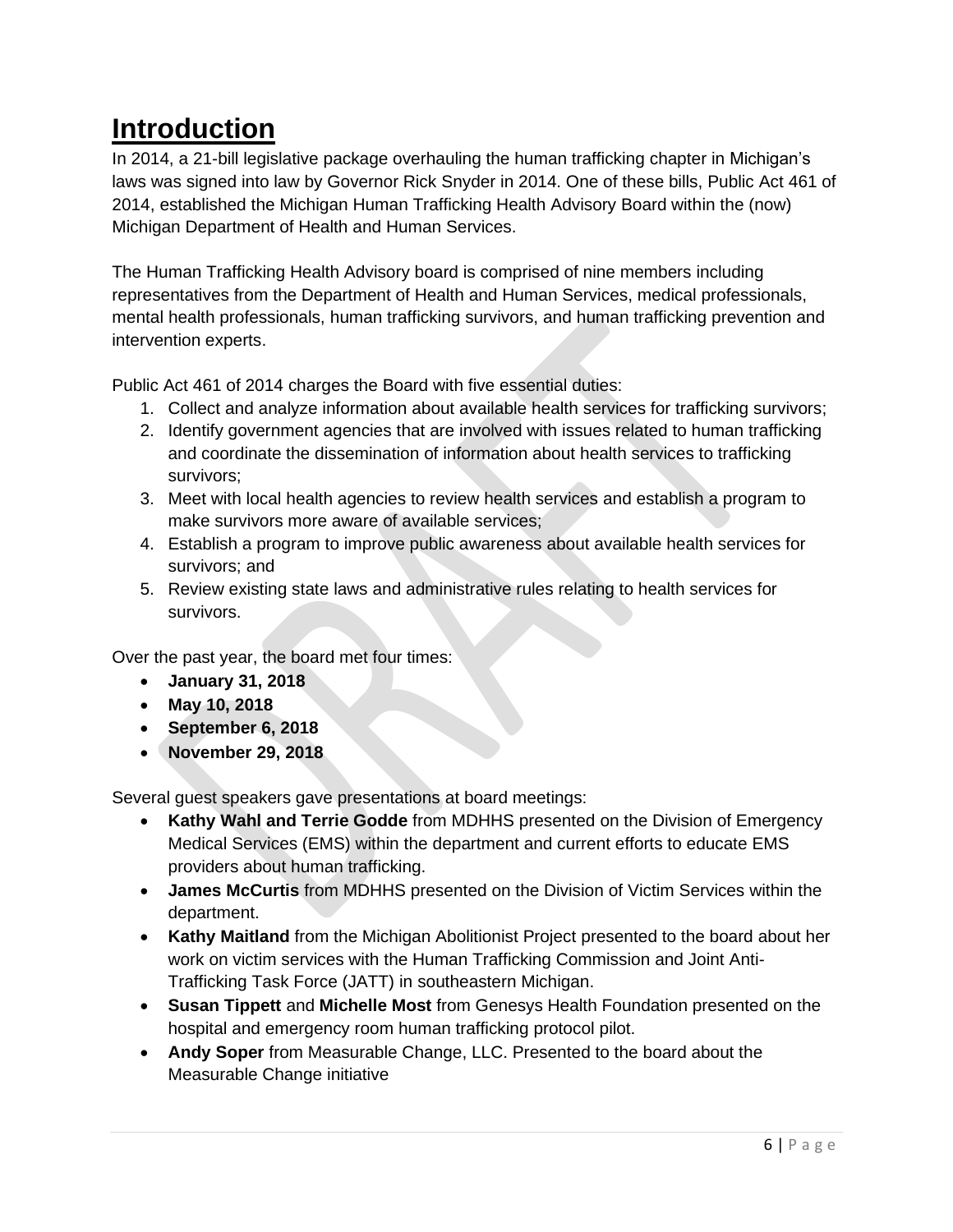- **Claudnyse Jenkins** from Voices for Children Advocacy Center presented to the board about the center and the services it provides.
- **Aleksa Andjelkovic** from MDHHS presented on the new Human Trafficking Coordinator position in the Division of Victim Services within the department.

7 | P a g e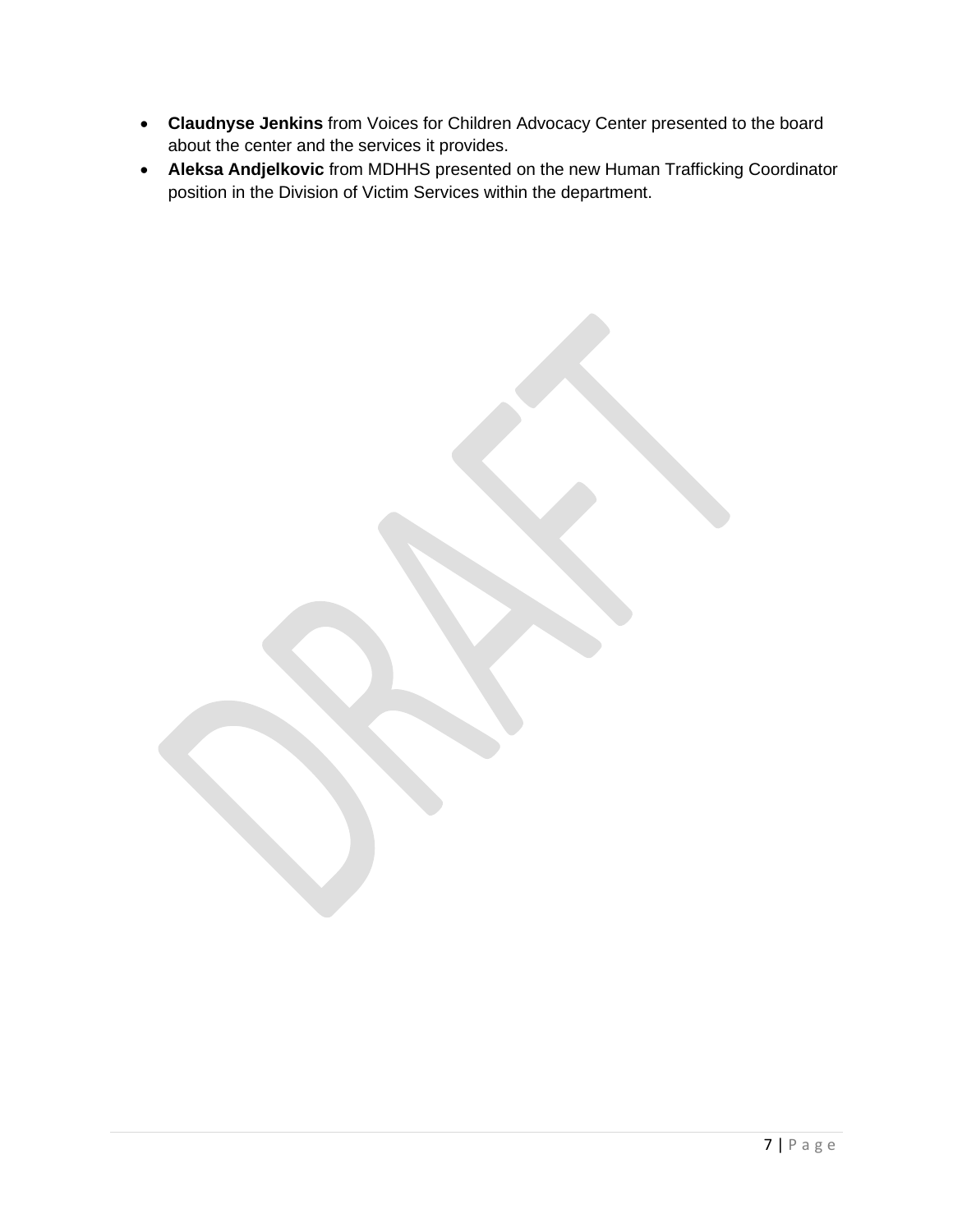## <span id="page-8-0"></span>**Background**

The issue of human trafficking has received increased attention by the public in recent years. While the number of human trafficking cases in the United States remains unclear, we know that people are being trafficked in communities—large and small, affluent and poor, rural and urban—across the country. Members of our communities are being exploited at the hands of profiteers and robbed of their most fundamental right—freedom. Michigan is no exception to this crime.

Human trafficking is no longer viewed as solely a law enforcement issue. Rather, experts on human trafficking now recognize that healthcare professionals can play an important role in both identifying and assisting victims of trafficking. Studies have shown that a majority of human trafficking victims report seeing a healthcare professional at some point while being trafficked. Unfortunately, many healthcare professionals lack the training to identify victims. We must change this. Every day healthcare professionals have an opportunity to empower victims to leave their traffickers, and we should give them every possible resource to do this.

However, the healthcare professional's role does not end once a victim has been identified. Viewing human trafficking from a health lens necessitates addressing the physical and behavioral health consequences of human trafficking. The needs of trafficking victims are complex, and the factors affecting physical, mental, and emotional health are often interrelated. To properly address these complex needs, healthcare professionals must collaborate with other resources and providers in their communities. The Human Trafficking Health Advisory Board recognizes this need for cooperation and the Board has made a conscious effort to partner with other government agencies, community non-profits, healthcare organizations, and, most importantly, survivors of human trafficking. No one person, provider, or organization can address all of the needs of trafficking victims, but through education, training, and coordination we can develop a network of services for survivors that can empower victims and survivors to live healthy, independent lives.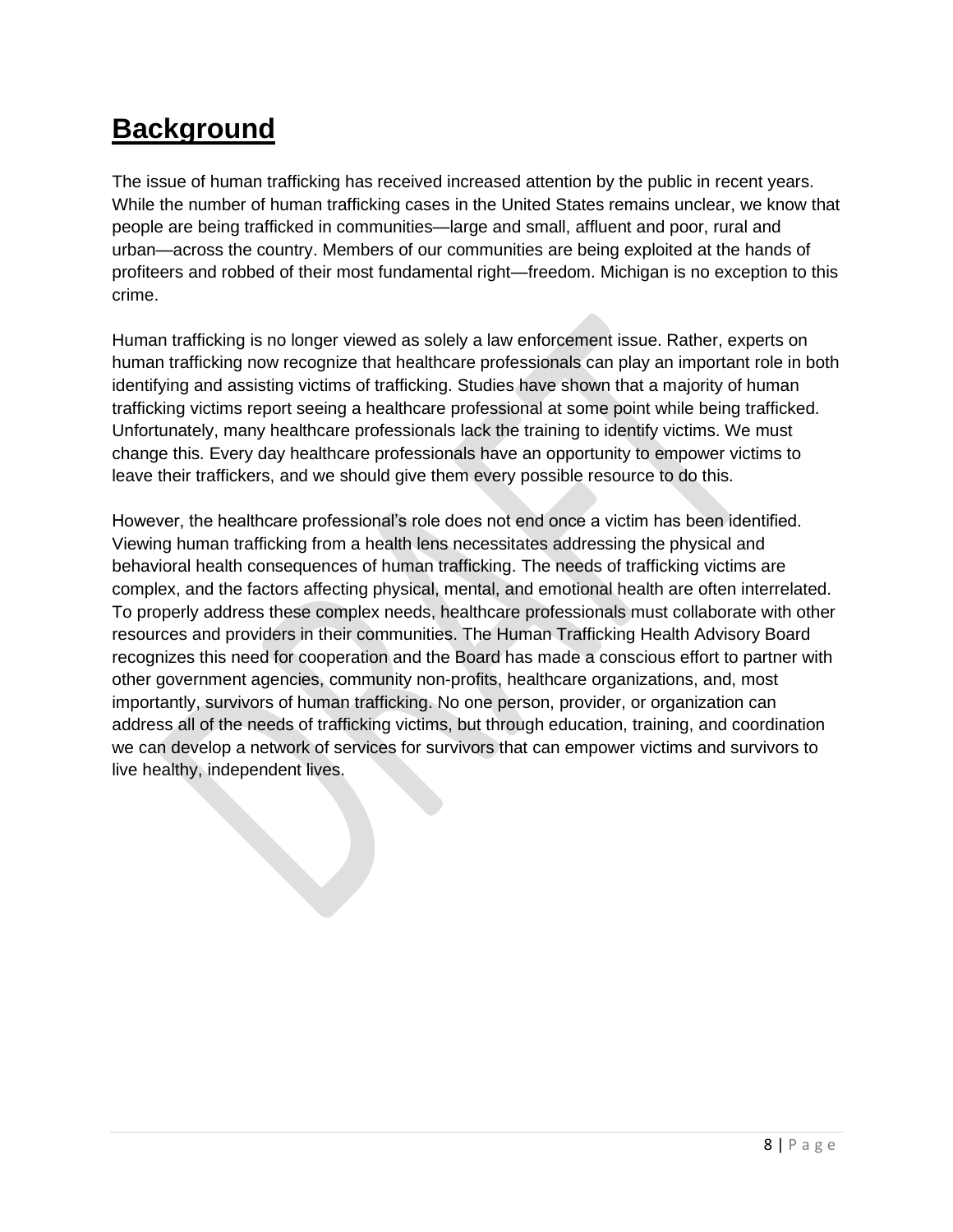## <span id="page-9-0"></span>**2018 Board Activities**

Over the past twelve months members of the Human Trafficking Health Advisory Board have been hard at work on a number of projects. Some of the board's work was a continuation of projects from 2017 while other projects were new and made possible by the helpful input and hard work of members. Below is a brief overview of board activities from 2018.

#### ✓ **Partnered with the Michigan Department of Health and Human Services to establish a Human Trafficking Coordinator position within the Division of Victim Services**

Based on a recommendation from board members, MDHHS established a Human Trafficking Coordinator position within the Division of Victim Services in May of 2018. This position was created to increase awareness of the issue of human trafficking within the department and find opportunities to improve the department's efforts related to human trafficking. Prior to this position being created, the board identified that MDHHS is a large organization with a number of different services and programs that interact with survivors of human trafficking, but it lacked a dedicated position within the department who could help coordinate these efforts.

Since the position was created, the coordinator has held trainings for MDHHS staff, presented at conferences, and worked closely with areas of the department like Children's Services to improve the services they offer to survivors of human trafficking. The department plans to continue funding this position in 2019.

#### ✓ **Finished the Human Trafficking Hospital and Emergency Room Protocol Pilot**

In fall 2018, Genesys Health Foundation concluded its two-year grant from MDHHS to pilot the development and implementation of a human trafficking protocol for their hospital and emergency department. The grant—originally awarded in 2016 and renewed for a second year in 2017—was based on a recommendation from the Human Trafficking Health Advisory Board in 2015 that hospitals and emergency departments should develop a standardized human trafficking protocol.

According to the board's original recommendation, the protocol should include several key components: warning signs of human trafficking and questions to ask if the professional suspects human trafficking, treatment guidelines for victims of human trafficking, reporting and safety procedures for Child Protective Services or law enforcement, and resources to provide the individual if an adult does not want to report to law enforcement.

While the first year of the pilot focused on developing the protocol and training providers, the second year of the pilot focused on implementation, data collection, and evaluation of the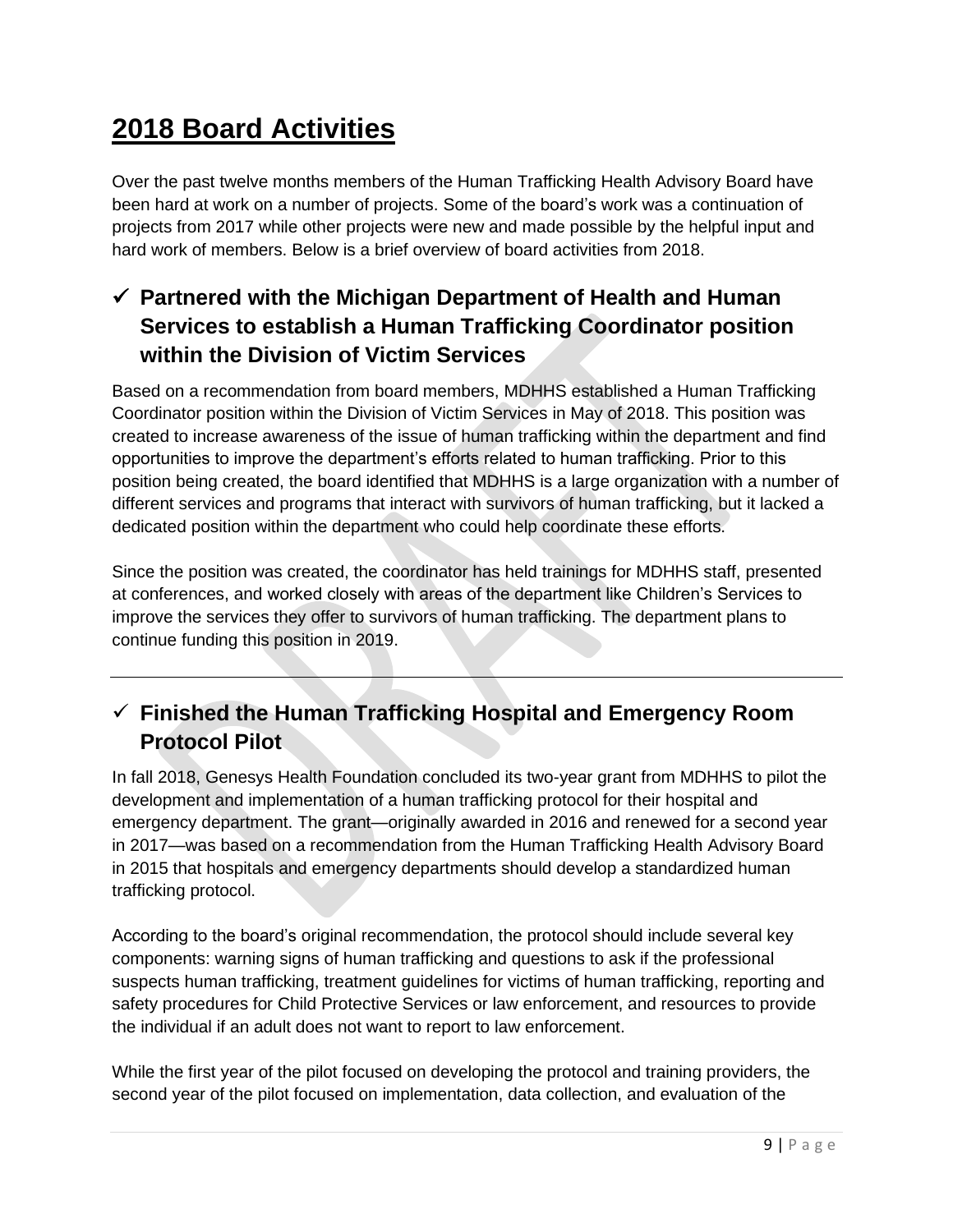protocol in several locations across Michigan. Representatives from Genesys Health Foundation presented at two board meetings in 2018 to give an update on the pilot. In early 2019, Genesys Health Foundation will submit a report to MDHHS detailing their experience developing and implementing this protocol over the past years. The report will include recommendations and "best practices" for other hospitals who are interested in implementing a similar protocol.

#### ✓ **Continued supporting the department's grant to the Human Trafficking Law Clinic at the University of Michigan to assist survivors of human trafficking with immigration medical exam costs**

Based on a recommendation from the board, MDHHS continued its partnership with the Human Trafficking Law Clinic at the University of Michigan to help cover the costs of immigration medical exams for survivors of human trafficking.

Board members originally worked with the department in 2017 to create a grant to help survivors and their families with covering the costs of these exams. These exams are necessary for individuals to apply for legal permanent residence, but the board learned through its work with the Human Trafficking Law Clinic that the costs of these exams can often be prohibitive for survivors and their families.

The grant is administered by MDHHS and provides funds to the Human Trafficking Law Clinic to help clients who cannot afford the exams. In 2018, MDHHS decided to renew the grant for fiscal year 2019. The board looks forward to continuing to partner with MDHHS and the Human Trafficking Law Clinic in 2019 to improve access to services for non-citizen survivors of trafficking.

#### ✓ **Established a partnership with the Measurable Change Initiative**

The board agreed to support the Measurable Change Initiative. On September 6, 2018, Andy Soper and Marc Berry (Measurable Change, LLC) in partnership with their colleague Kris McNeil (THINK BLACK, Inc.) presented their initiative and asked for the board's support. The initiative will conduct a statewide baseline assessment of victim services, develop a standardized, cross industry data collection protocol, and create a roadmap to align systemic efforts across the state to combat human trafficking Members of the board agreed to draft a letter of support for the initiative that states the board supports the mission of the project and is willing to assist Andy Soper in pursuing future funding opportunities.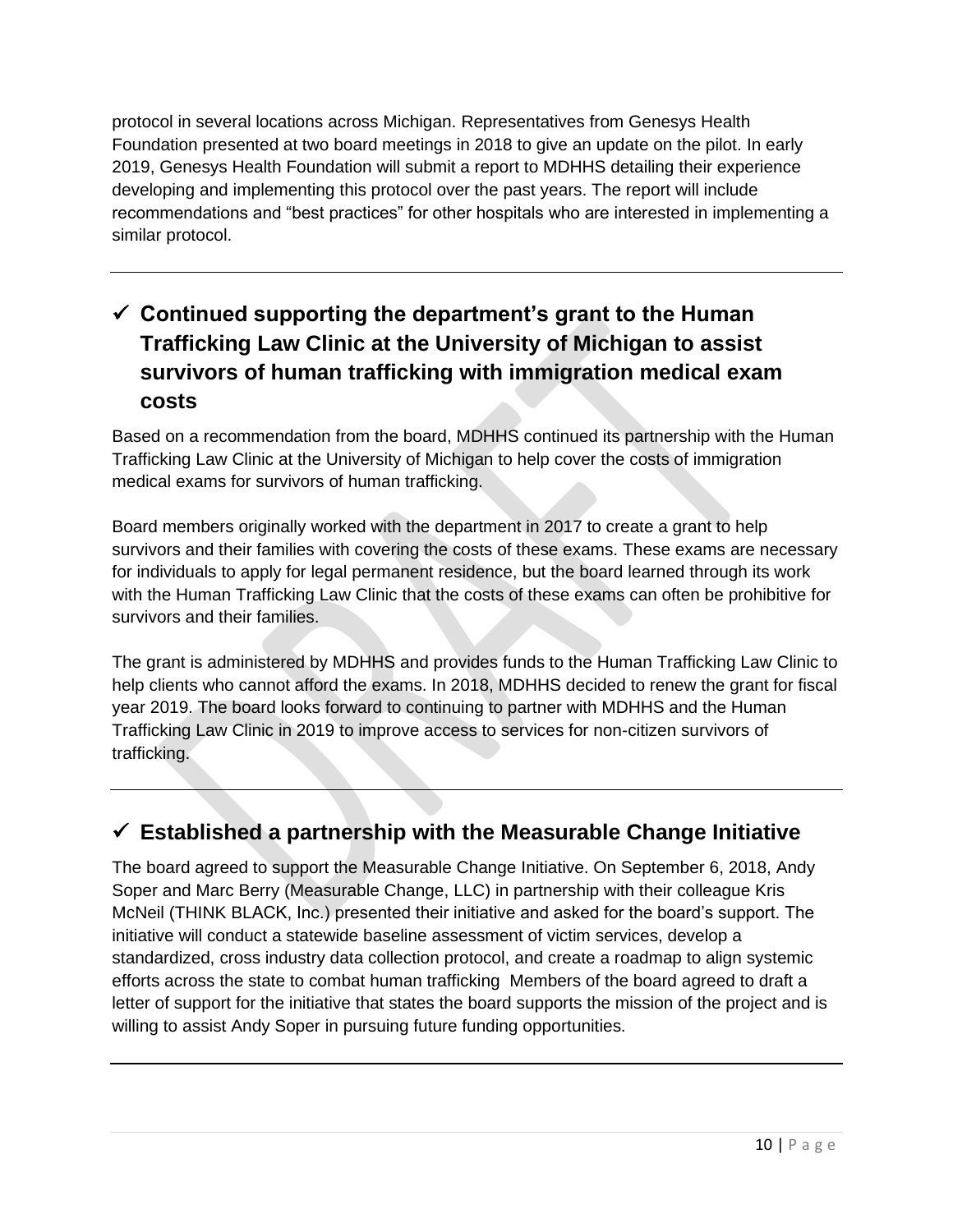#### ✓ **Partnered with the Special Supplemental Nutrition Assistance Program for Women, Infants, and Children (WIC) to improve services for survivors of human trafficking and their families**

Members of the board partnered with the Special Supplemental Nutrition Assistance Program for Women, Infants, and Children (WIC) to change the program's policies around providing identification documents so the program can better serve survivors and their families.

WIC is a program administered by MDHHS that provides supplemental foods, health care referrals, and nutrition education for low-income, pregnant women and families with young children. As part of the program's enrollment process, individuals must provide documentation to verify information like income, residence, and identity. However, these requirements present a barrier for some survivors who may not be in possession of their documents. Withholding documents such as passports or visas is a tactic sometimes used by traffickers to exercise control over survivors—especially survivors who are not U.S. nationals. Because of this, members of the board are working with leadership from Michigan's WIC program to help create policies to better serve survivors in their clinics.

#### ✓ **Started a listening tour of local service providers**

Board members decided to invite service providers who work with survivors of human trafficking to present at board meetings. Members wanted to learn both about the services being provided to survivors and challenges organizations face in this field. The board hopes that giving organizations an opportunity to share their experiences will better inform areas of focus for the board's work and create opportunities for the board to strengthen its support of providers. The first presentation to the board was from the Voices for Children Advocacy Center in Flint at the November 29, 2018 meeting. The board plans to invite additional organizations to present at future meetings.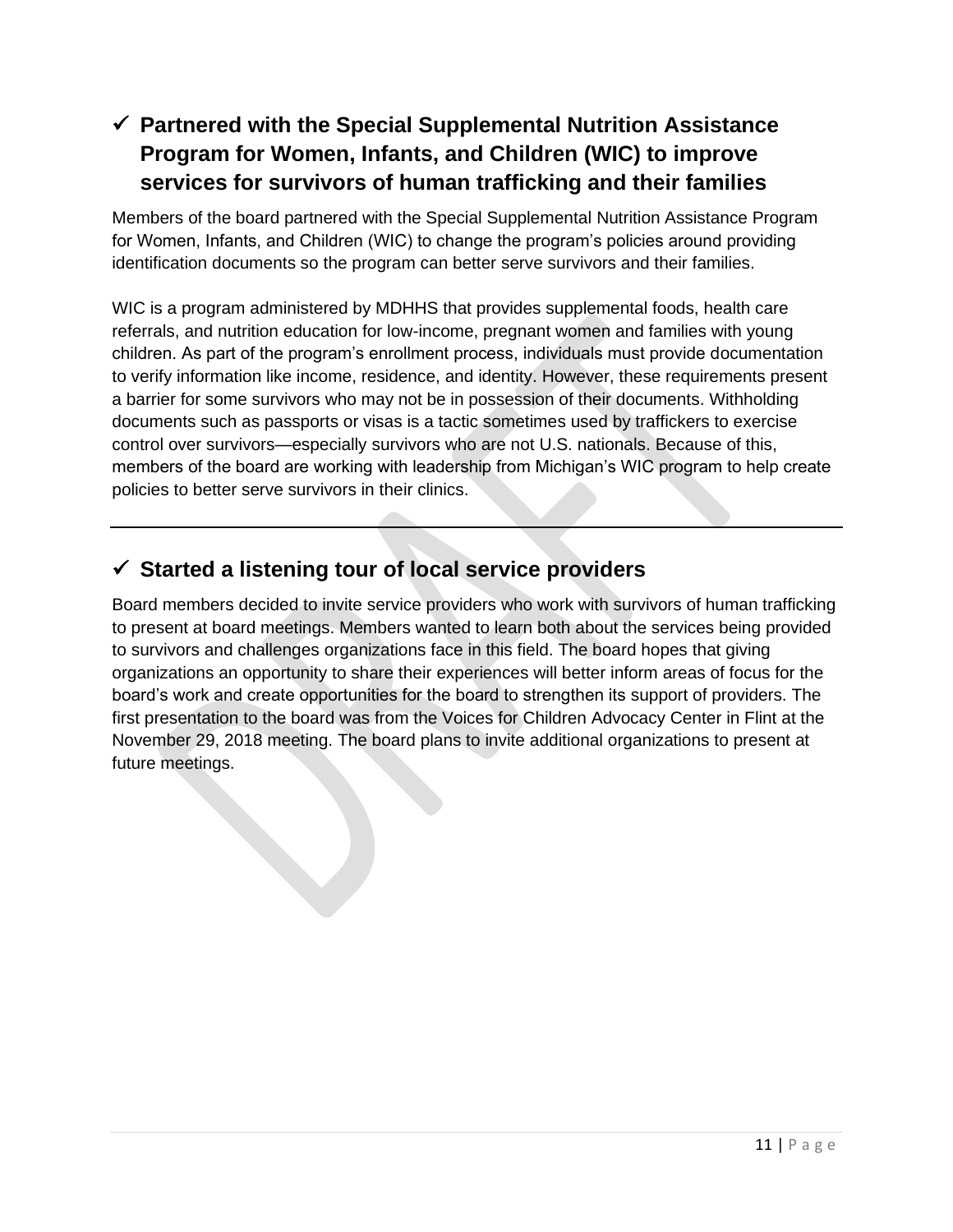## <span id="page-12-0"></span>**Conclusion**

The Board's activities described in this report represent one piece of the much larger picture of confronting human trafficking in Michigan. Healthcare professionals play a vital role in identifying and supporting victims/survivors of human trafficking. The mental, physical, and emotional consequences of human trafficking on victims/survivors are complex and creating victimcentered, trauma-informed services that effectively meets their needs requires collaboration and coordination across disciplines. To this end, much of the work in this report would not be possible without the essential input and cooperation of the board's partners throughout Michigan.

This report builds on best practices from across the country to ensure the board is implementing evidence-based, collaborative approaches to serving victims of human trafficking. The board believes that through the work described in this report, healthcare professionals will have the opportunity to achieve their field's highest aim: empowering some of our society's most vulnerable individuals to lead healthy, thriving lives.